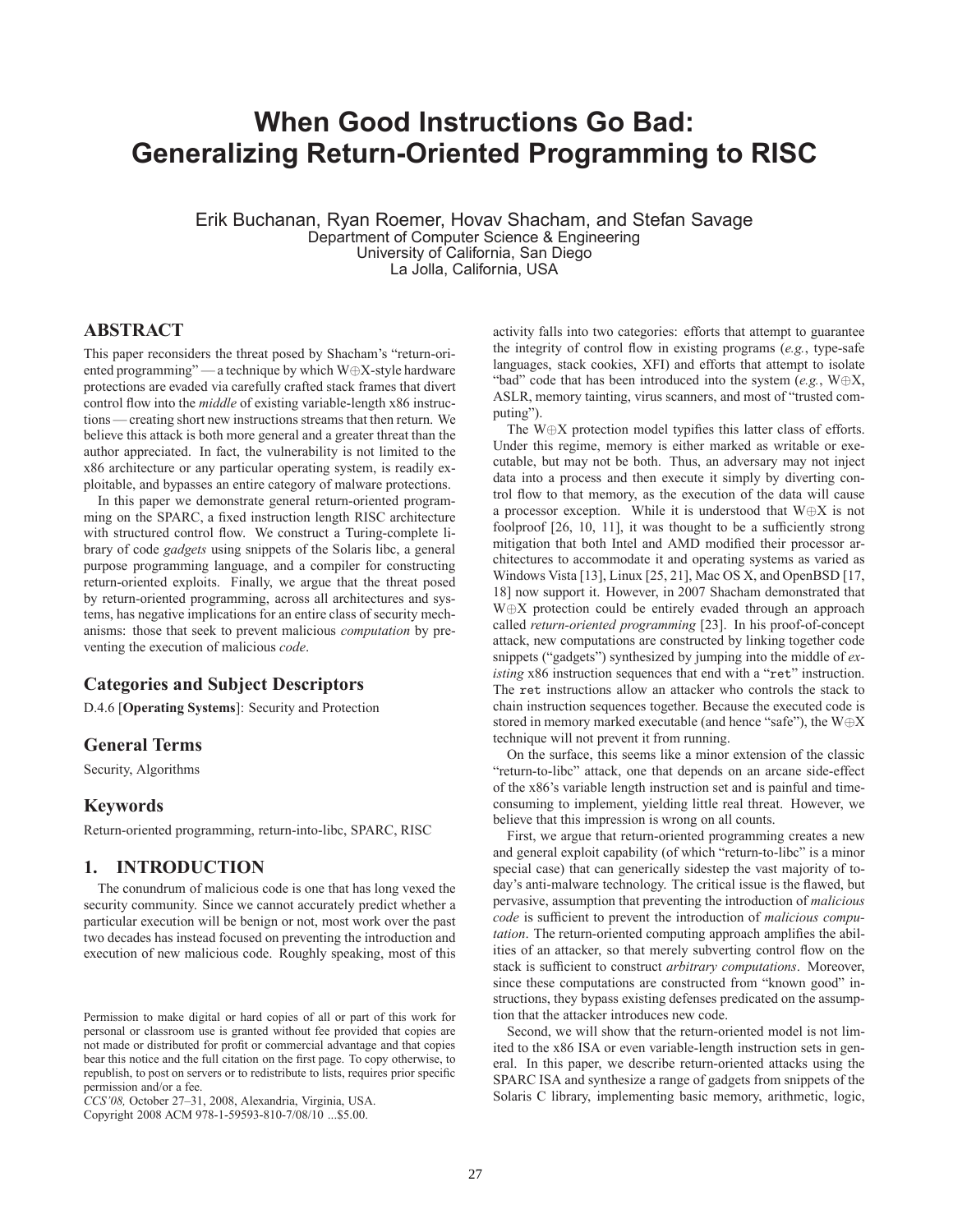control flow, function, and system call operations. As the SPARC ISA is in many ways the antithesis of the x86 — fixed length, minimalistic RISC instructions, numerous general-purpose registers, and a highly structured control flow interface via the *register window* mechanism — we speculate that the return-oriented programming model is generally applicable across both instruction set architectures and operating systems.

Finally, while Shacham's original attack was indeed complex and laborious, in this paper we demonstrate a generic gadget exploit API, scripting language, and exploit compiler that supports simple general-purpose return-oriented programming. Thus, we pose that the return-oriented programming exploit model is usable, powerful (Turing-complete), and generally applicable, leaving a very real and fundamental threat to systems assumed to be protected by W⊕X and other code injection defenses.

In the remainder of this paper, we will provide a brief overview of the SPARC architecture and discuss the search for SPARC gadgets and resulting gadget catalog. We then describe our gadget API and dedicated exploit language compiler, and provide examples of return-oriented exploits. We conclude with a discussion of defenses and areas for future return-oriented programming research.

# **2. SPARC ARCHITECTURE OVERVIEW**

The SPARC platform differs from Intel x86 in almost every significant architectural feature. Crucially, it shares none of the properties of the x86 on which Shacham relied for his attack. SPARC is a load-store RISC architecture, whereas the x86 is memory-register CISC. SPARC instructions are fixed-width (4 bytes for 32-bit programs) and alignment is enforced on instruction reads, whereas x86 instructions are variable-length and unaligned. The SPARC is register-rich, whereas the x86 is register-starved. The SPARC calling convention is highly structured and based on register banks, whereas the x86 uses the stack in a free-form way. SPARC passes function arguments and the return address in registers, the x86 on the stack. The SPARC pipelining mechanism uses delay slots for control transfers (*e.g.*, branches), whereas the x86 does not.

Although the rest of this section only surveys the SPARC features relevant to stack overflows and program control hijacking, more detailed descriptions of the SPARC architecture are variously available [27, 28, 20].

#### **2.1 Registers**

SPARC provides 32 general purpose integer registers for a process: eight global registers %g[0-7], eight input registers %i[0-7], eight local registers %l[0-7], and eight output registers %o[0- 7]. The SPARC %g[0-7] registers are globally available to a process, across all stack frames. The special %g0 register cannot be set and always retains the value 0.

The remaining integer registers are available as independent sets per stack frame. Arguments from a calling stack frame are passed to a called stack frame's input registers,  $\frac{\pi}{2}$  [0-7]. Register  $\frac{\pi}{6}$  is the frame pointer  $(\frac{1}{2}f\mathbf{p})$ , and register  $\frac{1}{2}i7$  contains the return address of the call instruction of the previous stack frame. The local registers  $\lambda$ 1[0-7] can be used to store any local values.

The output registers  $\%$  [0-7] are set by a stack frame calling a subroutine. Registers %o[0-5] contain function arguments, register %o6 is the stack pointer (%sp), and register %o7 contains the address of the call instruction.

#### **2.2 Register Banks**

Although only 32 integer registers are visible within a stack frame, SPARC hardware typically includes eight global and 128 general purpose registers. The 128 registers form *banks* or *sets* that are

activated with a register *window* that points to a given set of 24 registers as the input, local, and output registers for a stack frame.

On normal SPARC subroutine calls, the save instruction slides the current window pointer to the next register set. The register window only slides by 16 registers, as the output registers  $\frac{\%}{\%}$  [0-7]) of a calling stack frame are simply remapped to the input registers ( $\frac{1}{2}$ [0-7]) of the called frame, thus yielding eight total register banks. When the called subroutine finishes, the function epilogue (ret and restore instructions) slides back the register window pointer.

SPARC also offers a leaf subroutine, which does *not* slide the register window. For this paper, we focus exclusively on non-leaf subroutines and instruction sequences terminating in a full ret and restore.

When all eight register banks fill up (*e.g.*, more than eight nested subroutine calls), additional subroutine calls evict register banks to respective stack frames. Additionally, all registers are evicted to the stack by a context switch event, which includes blocking system calls (like system I/O), preemption, or scheduled time quantum expiration. Return of program control to a stack frame restores any evicted register values from the stack to the active register set.

## **2.3 The Stack and Subroutine Calls**

The basic layout of the SPARC stack is illustrated in Fig. 1. On a subroutine call, the calling stack frame writes the address of the call instruction into %o7 and branches program control to the subroutine.

After transfer to the subroutine, the first instruction is typically save, which shifts the register window and allocates new stack space. The top stack address is stored in %sp (%o6). The following 64 bytes ( $\frac{1}{2}$ sp -  $\frac{1}{2}$ sp+63) hold evicted local / input registers. Storage for outgoing and return parameters takes up %sp+64 to %sp+91. The space from %sp+92 to %fp is available for local stack variables and padding for proper byte alignment. The previous frame's stack pointer becomes the current frame pointer %fp (%i6).

A subroutine terminates with ret and restore, which slides the register window back down and unwinds one stack frame. Program control returns to the address in %i7 (plus eight to skip the original call instruction and delay slot). By convention, subroutine return values are placed in %i0 and are available in %o0 after the slide. Although there are versions of restore that place different values in the return %o0 register, we only use %o0 values from plain restore instructions in this paper.

## **2.4 Buffer Overflows and Return-to-Libc**

SPARC stack buffer exploits typically overwrite the stack save area for the %i7 register with the address of injected shell code or an entry point into a libc function. As SPARC keeps values in registers whenever possible, buffer exploits usually aim to force register window eviction to the stack, then overflow the  $\frac{1}{2}$  save area of a previous frame, and gain control from the register set restore of a stack frame return.

In 1999, McDonald published a return-to-libc exploit of Solaris 2.6 on SPARC [11], modeled after Solar Designer's original exploit. McDonald overflowed a strcpy() function call into a previous stack frame with the address of a "fake" frame stored in the environment array. On the stack return, the fake frame jumped control (via %i7) to system() with the address of "/bin/sh" in the %i0 input register, producing a shell. Other notable exploits include Ivaldi's [8] collection of various SPARC return-to-libc examples ranging from pure return-to-libc attacks to hybrid techniques for injecting shell code into executable segments outside the stack.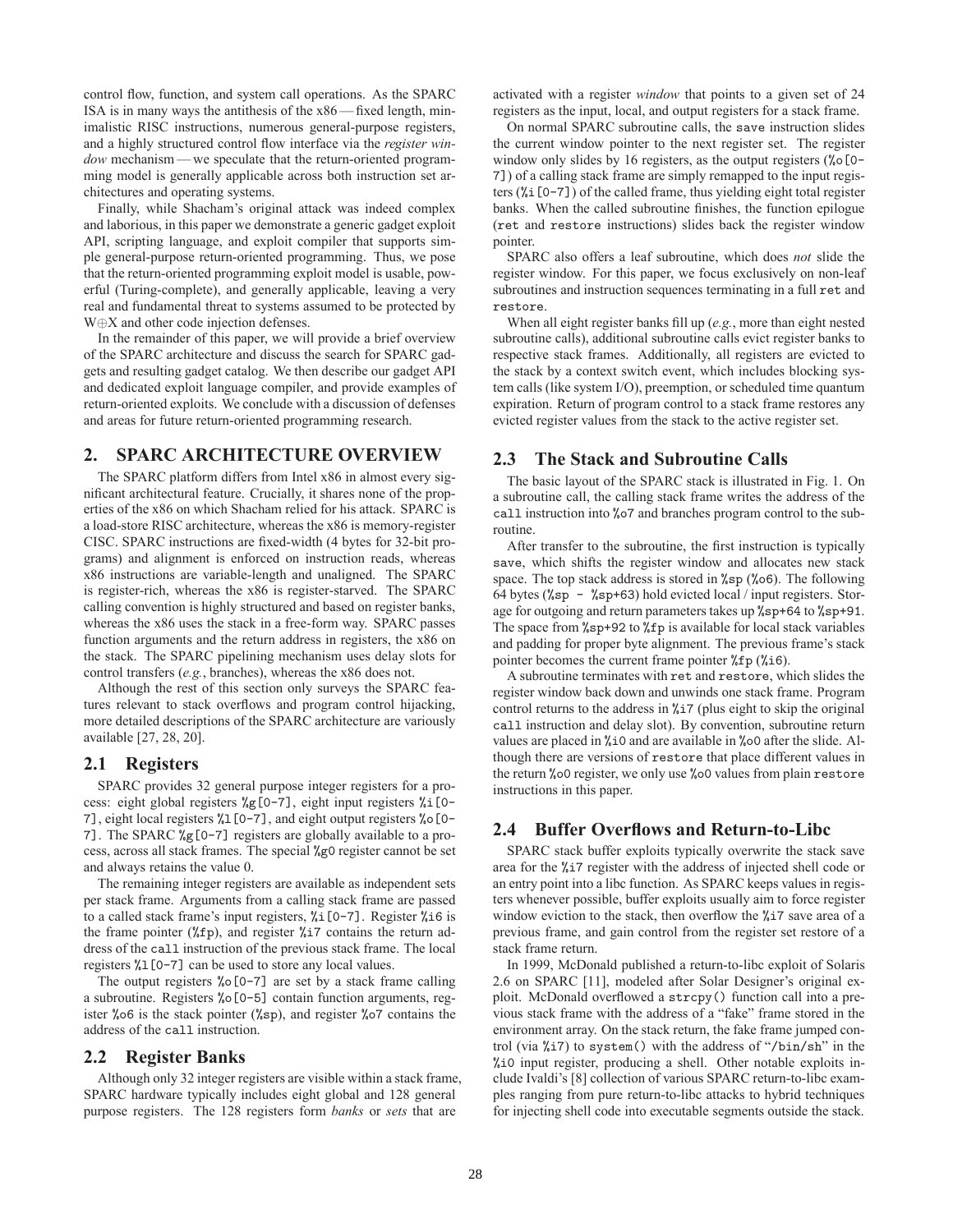| <b>Address</b>                             | <b>Storage</b>                                    |
|--------------------------------------------|---------------------------------------------------|
| Low Memory                                 |                                                   |
| %sp                                        | Top of the stack                                  |
| $\%$ sp - $\%$ sp+31                       | Saved registers %1 [0-7]                          |
| $\%$ sp+32 - $\%$ sp+63                    | Saved registers % i [0-7]                         |
| $\%$ sp+64 - $\%$ sp+67                    | Return struct for next call                       |
| $%$ sp+68 - $%$ sp+91                      | Outgoing arg. 1-5 space for caller                |
| $\frac{\%}{\%5p+92}$ - up                  | Outgoing arg. $6+$ for caller ( <i>variable</i> ) |
| $\%$ sp+__                                 | Current local variables ( <i>variable</i> )       |
| $%fp-$                                     |                                                   |
| %fp                                        | Top of the frame (previous $\%$ sp)               |
| $\chi_{\text{fp}}$ - $\chi_{\text{fp}+31}$ | Prev. saved registers %1 [0-7]                    |
| $%fp+32 - %fp+63$                          | Prev. saved registers % i [0-7]                   |
| $%$ fp+64 - $%$ fp+67                      | Return struct for current call                    |
| $%$ fp+68 - $%$ fp+91                      | Incoming arg. 1-5 space for callee                |
| $%$ fp+92 - up                             | Incoming arg. $6+$ for callee ( <i>variable</i> ) |
| <b>High Memory</b>                         |                                                   |

**Figure 1: SPARC Stack Layout**

# **3. RETURN-ORIENTED PROGRAMMING ON SPARC**

Like other modern operating systems, Solaris includes an implementation of W⊕X [16], supported by page-table hardware in the SPARC processor. In this section we answer in the affirmative the natural question: Is return-oriented programming feasible on SPARC?

Shacham's original techniques make crucial use of the diversity of unintended instructions found by jumping into the middle of x86 instructions — which simply does not exist on a RISC architecture where all instructions are 4 bytes long and alignment is enforced on instruction read. Furthermore, as we discussed in Section 2, the SPARC platform is architecturally as different from the x86 as any mainstream computing platform. None of the properties that Shacham relied on in designing x86 gadgets carry over to SPARC.

Nevertheless, using new methods we demonstrate the feasibility of return-oriented programming on SPARC. Our main new techniques include the following:

- we use instruction sequences that are suffixes of functions: sequences of *intended* instructions ending in *intended* retrestore instructions;
- between instruction sequences in a gadget we use a structured data flow model that dovetails with the SPARC calling convention; and
- we implement a memory-memory gadget set, with registers used only within individual gadgets.

A return-oriented program is really a carefully packed exploit string buffer. Once delivered via a stack overflow, the program operates as illustrated in Fig. 2. Packed exploit frames contain register values that influence program control to jump into short instruction sequences in libc. Once a given libc instruction sequence finishes and returns, the next exploit frame loads new register values and jumps to a different instruction sequence in libc. By piecing together instruction sequences, we form gadgets which perform a small unit of computation (constant assignment, addition, etc.). And, by assembling various gadgets, we construct a return-oriented *program*, capable of Turing-complete computation. (Fig. 2 also depicts gadget variable storage and the function call gadget stack frame, which will be explained later).



**Figure 2: Return-Oriented Program**

# **3.1 Finding SPARC Instruction Sequences**

We first examine Solaris libc for "useful" instruction sequences, considering the effective "operation" of the entire sequence, the persistence of the sequence result (in registers or memory), and any unintended side effects. We perform our experiments on a SUN SPARC server running Solaris 10 (SunOS 5.10), with a kernel version string of "Generic\_120011-14". We use the standard (SUNprovided) Solaris C library (version 1.23) in "/lib/libc.so.1" for our research, which is around 1.3 megabytes in size.

Our search relies on static code analysis (with the help of some Python scripts) of the disassembled Solaris libc. The library contains over 4,000 ret, restore terminations, each of which potentially ends a useful instruction sequence. Unlike Shacham's search for *unintended* instructions and returns on x86, we are limited to real subroutine suffixes due to SPARC instruction alignment restrictions.

When choosing instruction sequences to form gadgets, our chief concern is persisting values (in registers or memory) across both individual instruction sequences as well as entire gadgets. Because the ret, restore suffix slides the register window after each sequence, chaining computed values solely in registers is difficult. Thus, for persistent (gadget-to-gadget) storage, we rely exclusively on *memory*-based instruction sequences. By pre-assigning memory locations for value storage, we effectively create *variables* for use as operands in our gadgets.

For intermediate value passing (sequence-to-sequence), we use both register- and memory-based instruction sequences. For registerbased value passing, we compute values into the input  $\frac{\pi}{6}$ [0-7] registers of one instruction sequence / exploit frame, so that they are available in the next frame's %o[0-7] registers (after the register window slide). Memory-based value passing stores computed / loaded values from one sequence / frame into a future exploit stack frame. When the future sequence / stack frame gains control, register values are "restored" from the specific stack save locations written by previous sequences. This approach is more complicated, but ultimately necessary for many of our gadgets.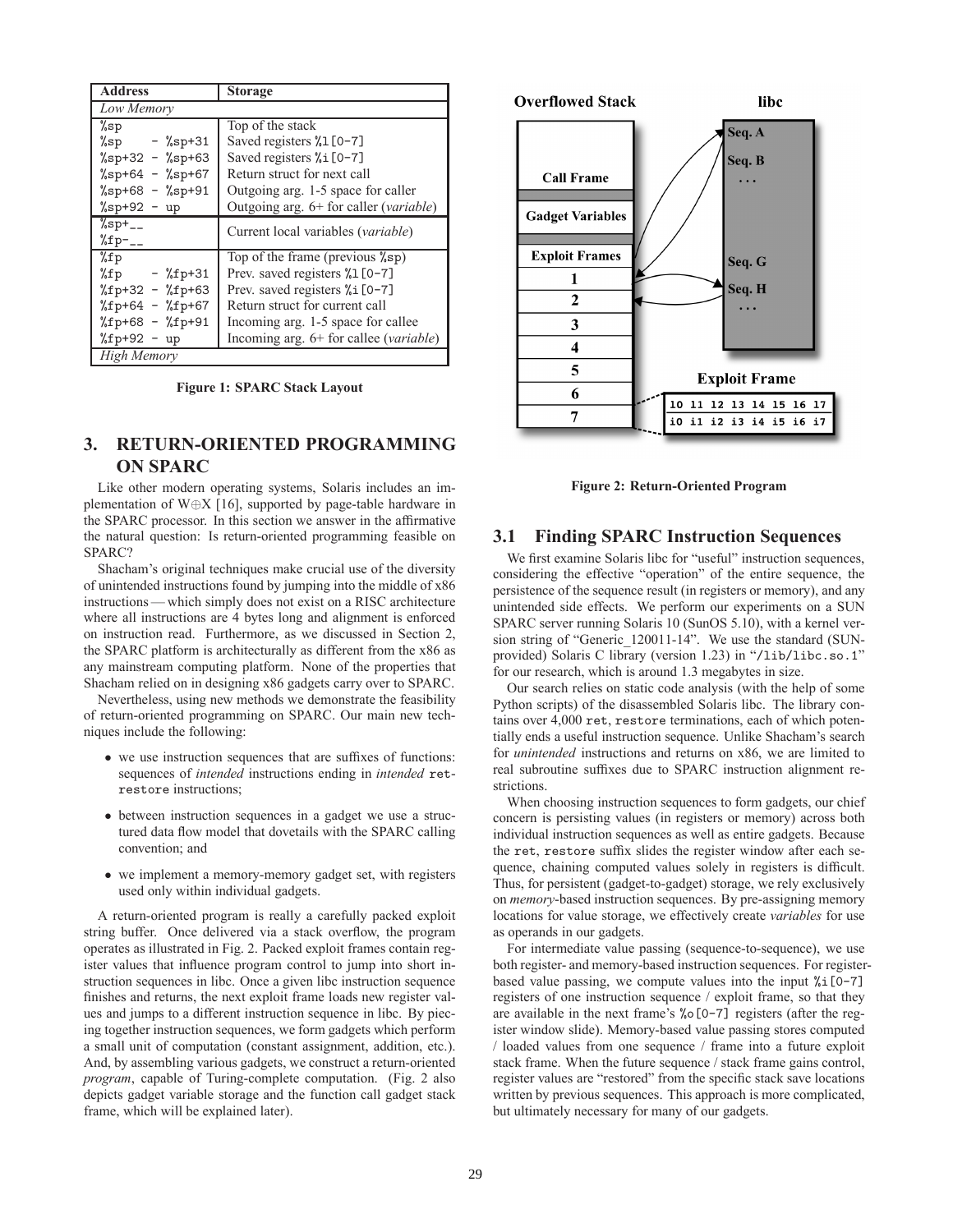# **3.2 Constructing SPARC Gadgets**

At a high level, a gadget is a combination of one or more instruction sequences that reads from a memory location, performs some computational operation, and then either stores to a memory location or takes other action. Our goal is to construct a catalog of gadgets capable of simple memory, assignment, mathematical, logic, function call and control flow operations. We review our useful instruction sequences found from static analysis of libc and group together sequences to collectively form a given gadget.

We describe our gadget operations in a loose C-like syntax. In our model, a variable (*e.g.*, v1) is a pre-designated four-byte memory location that is read or modified in the course of the instruction sequences comprising the gadget. Thus, for " $v1 = v2 + v3$ ", an attacker pre-assigns memory locations for v1, v2 and v3, and the gadget is responsible for loading values from the memory locations of v2 and v3, performing the addition, and storing the result into the memory location of v1. Gadget variable addresses must be designated before exploit payload construction, reference valid memory, and have no zero bytes (for string buffer encoding).

## **3.3 Crafting a Return-Oriented Program**

Once we have a Turing-complete set of gadget operations, we turn to creating a return-oriented program, which is just a stack buffer overflow payload composed of fake exploit frames that encode the instruction sequences forming gadgets and designate memory locations for gadget variables. Each exploit frame encodes saved register values for input or local registers used in an instruction sequence, including the future stack pointer (%i6) and the return address  $(\frac{1}{2}7)$  for the next sequence. Because a string buffer overflow cannot contain null bytes, we ensure that all addresses (*e.g.*, gadget variables, fake exploit stack frames, libc instruction sequence entry points) are encoded without zero bytes. The exploit payload is passed via an argument string to a vulnerable application, where it overflows a local stack buffer and overwrites a previous frame's stack pointer and return address to hijack control to the exploit stack frames, beginning execution of the attacker's instruction sequences.

# **4. SPARC GADGET CATALOG**

In this section, we describe our set of SPARC gadgets using the Solaris standard C library. Our collection loosely mirrors Shacham's x86 gadget catalog [23], and is similarly Turing-complete on inspection. An attacker can create a return-oriented program comprised of our gadgets with the full computational power of a real SPARC program. We emphasize that our collection is not merely theoretical; every gadget discussed here is fully implemented in our gadget C API and exploit compiler (discussed in Section 5).

We describe our gadget operations in terms of gadget variables, *e.g.*, v1, v2, and v3, where each variable refers to a addressable four-byte memory location. In our figures, the column "Inst. Seq." describes a shorthand version of the effective instruction sequence operation. The column "Preset" indicates information encoded in an overflow. *E.g.*, " $\lambda$ **i3** =  $\&\text{v2}$ " means that the address of variable v2 is encoded in the register save area for %i3 of an exploit stack frame. The notation "m[v2]" indicates access to the memory stored at the address stored in variable v2. The column "Assembly" shows the libc instruction sequence assembly code.

#### **4.1 Memory**

As gadget "variables" are stored in memory, *all* gadgets use loads and stores for variable reads and writes. Thus, our "memory" gadgets describe operations using gadget variables to manipulate *other* areas of process memory. Our memory gadget operations are mostly analogous to C-style pointer operations, which load / store memory dereferenced from an address stored in a pointer variable.

#### *4.1.1 Address Assignment*

Assigning the address of a gadget variable to another gadget variable ( $v1 = kv2$ ) is done by using the constant assignment gadget, described in Section 4.2.1.

#### *4.1.2 Pointer Read*

The pointer read gadget  $(v1 = *v2)$  uses two instruction sequences and is described in Fig. 3. The first sequence dereferences a gadget variable v2 and places the pointed-to value into %i0 using two loads. The second sequence takes the value (now in %o0 after the register window slide) and stores it in the memory location of gadget variable v1.

| Inst. Seq.             | <b>Preset</b><br><b>Assembly</b> |                                               |  |
|------------------------|----------------------------------|-----------------------------------------------|--|
| $\sqrt[6]{i0} = m[v2]$ |                                  | %i4 = &v2 d [%i4], %i0<br>d [%i0], %i0<br>ret |  |
|                        |                                  | restore                                       |  |
| $v1 = m[v2]$           |                                  | $%i3 = kv1$ st $%o0,$ [%i3]<br>ret            |  |
|                        |                                  | restore                                       |  |

**Figure 3: Pointer Read (** $v1 = v2$ **)** 

#### *4.1.3 Pointer Write*

The pointer write gadget ( $*v1 = v2$ ) uses two sequences and is described in Fig. 4. The first sequence loads the value of a gadget variable v2 into register %i0. The second sequence stores the value (now in %o0) into the memory location of the address stored in gadget variable v1.

| Inst. Seq.               | <b>Preset</b>     | <b>Assembly</b>                                      |  |
|--------------------------|-------------------|------------------------------------------------------|--|
|                          | $\sqrt{11} = xv2$ | $ Id$ $[\%11]$ , $\%i0$                              |  |
| $\frac{\%i0}{\%i0} = v2$ |                   | ret                                                  |  |
|                          |                   | restore                                              |  |
|                          |                   |                                                      |  |
| $m[v1] = v2$             |                   | %i0 = &v1-8   ld [%i0 + 0x8], %i1<br>  st %00, [%i1] |  |
|                          |                   | ret                                                  |  |
|                          |                   | restore                                              |  |

**Figure 4: Pointer Write**  $(*v1 = v2)$ 

As the second instruction sequence indicates, we were not always able to find completely ideal assembly instructions in libc. Here, our load instruction (1d  $[\%i0 + 0x8]$ ,  $\%i1$ ) actually requires encoding the address of v1 minus eight into the save register area of the exploit stack frame to pass the proper address value to the  $%i0 + 0x8$  load.

## **4.2 Assignment**

Our assignment gadgets store a value (from a constant or other gadget variable) into the memory location corresponding to a gadget variable.

#### *4.2.1 Constant Assignment*

Assignment of a constant value to a gadget variable  $(v1 = Val$ ue ) ideally would simply entail encoding a constant value in an exploit stack frame that is stored to memory with an instruction sequence. However, because all exploit frames must pack into a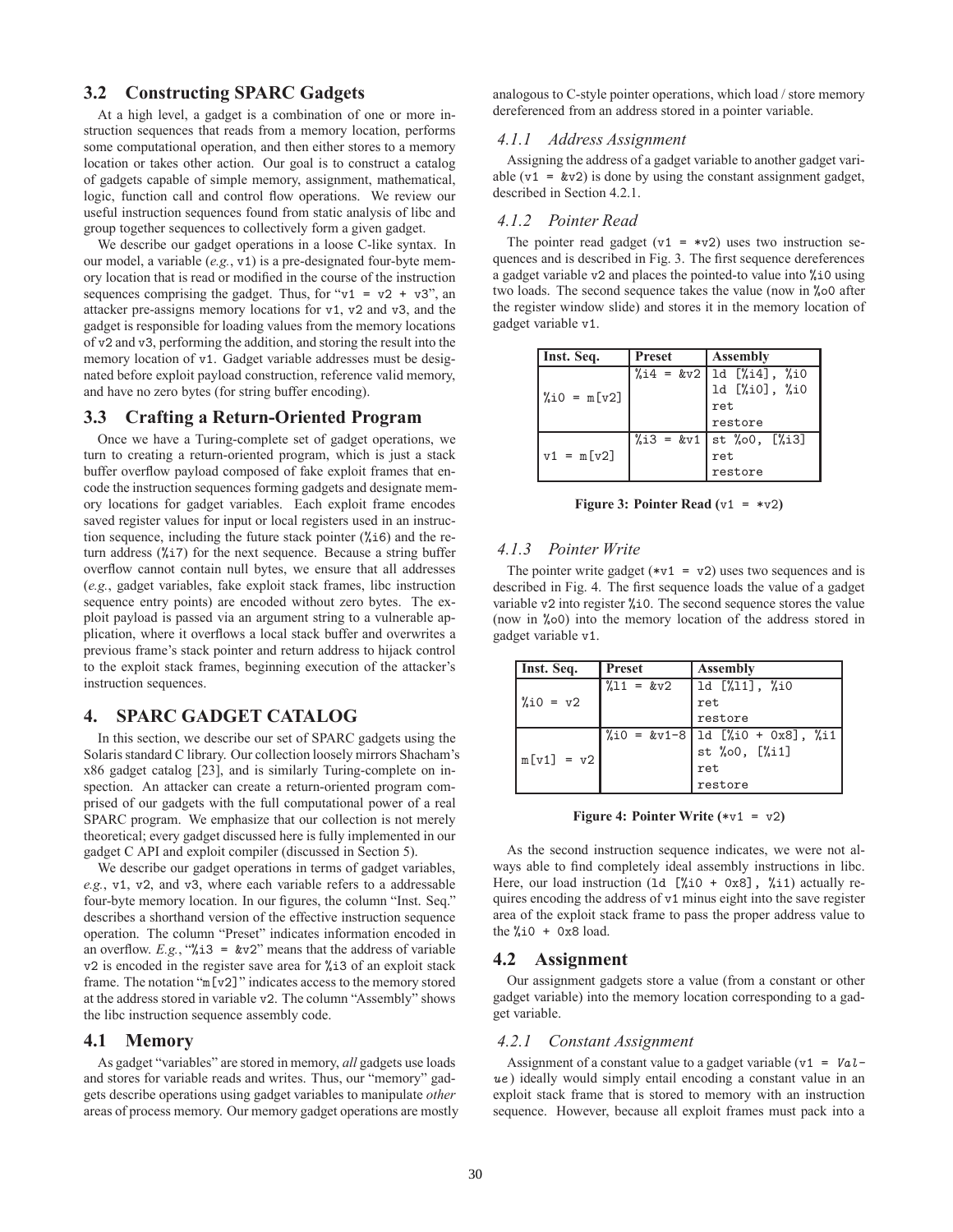string buffer overflow, we have to encode constant values to avoid zero bytes. Our approach is to detect and mask any constant value zero bytes on encoding, and then later re-zero the bytes.

Our basic constant assignment gadget for a value with no zero bytes is shown in 5. Non-zero hexadecimal byte values are denoted with "\*\*".

| Inst. Seq.                    | <b>Preset</b> | <b>Assembly</b>             |
|-------------------------------|---------------|-----------------------------|
|                               |               | $%i0 = Value$ st %i0, [%i3] |
| $v1 = 0x********$ $%i3 = kv1$ |               | l ret                       |
|                               |               | restore                     |

**Figure 5: Constant Assignment**  $(v1 = 0x********)$ 

For all other constants, we mask each zero byte with 0xff for encoding, and then use clrb (clear byte) instruction sequences to re-zero the bytes and restore the full constant. For example, Fig. 6 illustrates encoding for a value where the most significant byte is zero.

| Inst. Seq.        | <b>Preset</b>                                     | <b>Assembly</b> |
|-------------------|---------------------------------------------------|-----------------|
|                   | $\%$ i0 = <i>Value</i>     st $\%$ i0, [ $\%$ i3] |                 |
| $v1 = 0xff******$ | 0xff000000                                        | ret             |
|                   | $%i3 = kv1$                                       | restore         |
|                   | $%i0 = kv1$                                       | $clrb$ $[\%i0]$ |
| $v1 = 0x00******$ |                                                   | ret             |
|                   |                                                   | restore         |

Figure 6: Constant Assignment  $(v1 = 0x00******)$ 

#### *4.2.2 Variable Assignment*

Assignment from one gadget variable to another  $(v1 = v2)$  is described in Fig. 7. The memory location of a gadget variable v2 is loaded into local register %l6, then stored to the memory location of gadget variable v1.

| Inst. Seq.   Preset | Assembly                                                              |  |
|---------------------|-----------------------------------------------------------------------|--|
|                     |                                                                       |  |
| $v1 = v2$           | $\sqrt[6]{10} = \sqrt[6]{2} \text{ st } \sqrt[6]{16}, [\sqrt[6]{17}]$ |  |
|                     | ret                                                                   |  |
|                     | restore                                                               |  |

**Figure 7: Variable Assignment (** $v1 = v2$ **)** 

## **4.3 Arithmetic**

Arithmetic gadgets load one or two gadget variables as input, perform a math operation, and store the result to an output gadget variable's memory location.

#### *4.3.1 Increment, Decrement*

The increment gadget  $(v1++)$  uses a single instruction sequence for a straightforward load-increment-store, as shown in Fig. 8. The decrement gadget (v1--) consists of a single analogous load-decrement-store instruction sequence.

#### *4.3.2 Addition, Subtraction, Negation*

The addition gadget  $(v1 = v2 + v3)$  is shown in Fig. 9. The gadget uses the two instruction sequences to load values for gadget variables v2 and v3 and store them into the register save area of the *third* instruction sequence frame directly, so that the proper source registers in the third sequence will contain the values of the source

| Inst. Seq.   Preset | Assembly                                                                                                  |
|---------------------|-----------------------------------------------------------------------------------------------------------|
| $v1++$              | $\sqrt[6]{i1} = kv1 \mid Id \; [\sqrt[6]{i1}], \sqrt[6]{i0}$<br>add %i0, 0x1, %o7<br>st %07, [%i1]<br>ret |
|                     | restore                                                                                                   |

**Figure 8: Increment (**v1++**)**

gadget variables. The third instruction sequence dynamically gets v2 and v3 in registers %i0 and %i3, adds them, and stores the result to the memory location corresponding to gadget variable v1.

| Inst. Seq.               | <b>Preset</b>                                                                                                                                             | <b>Assembly</b>          |
|--------------------------|-----------------------------------------------------------------------------------------------------------------------------------------------------------|--------------------------|
| $m[\&\%i0] = v2 \Big _y$ | $217 = x2i0$<br>( <i>+2 Frames</i> )  st %16, [%17]                                                                                                       | ld [%i0], %16            |
|                          | $%i0 = kv2$                                                                                                                                               | ret<br>restore           |
|                          | $217 = x2 \cdot 3$<br>$m[k\%i3] = v3 \n\begin{cases} \n( + 1 \text{ Frame}) & \text{st } \$16, [\%17] \\ %i0 = kv3 & \text{ret} \n\end{cases}$            | ld [%i0], %16<br>restore |
|                          | $\%$ i0 = v2 (stored)   add $\%$ i0, $\%$ i3, $\%$ i5<br>$vt = v2 + v3 \begin{bmatrix} \%13 = v3 & (stored) \\ \%14 = kvt \end{bmatrix}$ st \{i5, [\{i4]} | restore                  |



The subtraction gadget ( $v1 = v2 - v3$ ) is analogous to the addition gadget, with nearly identical instruction sequences (except with a sub operation). The negation gadget ( $v1 = -v2$ ) uses three instruction sequences to load a gadget variable, negate the value, and store the result to the memory location of an output variable.

#### **4.4 Logic**

Logic gadgets load one or two gadget variable memory locations, perform a bitwise logic operation, and store the result to an output gadget variable's memory location.

#### *4.4.1 And, Or, Not*

The bitwise and gadget ( $v1 = v2$  & v3) is described in Fig. 10. The first two instruction sequences write the values of gadget variables v2 and v3 to the third instruction sequence frame. The third instruction sequence restores these source values, performs the bitwise and, and writes the results to the memory location of gadget variable v1.

The bitwise or gadget ( $v1 = v2$  | v3) works like the and gadget. Two instruction sequences load gadget variables v2 and v3 and write to a third instruction sequence frame, where the bitwise or is performed. The result is stored to the memory location of variable v1.

The bitwise not gadget (v1 =  $\sim$ v2) uses two instruction sequences. The first sequence loads gadget variable v2 into a register available in the second sequence, where the bitwise not is performed and the result is stored to the memory location of variable v1.

#### *4.4.2 Shift Left, Shift Right*

The shift left gadget  $(v1 = v2 \le v3)$  is similar to the bitwise and gadget, with an additional store instruction sequence in the fourth frame, as described in Fig. 11. The gadget variable v2 is shifted left the number of bits stored in the value of v3, and the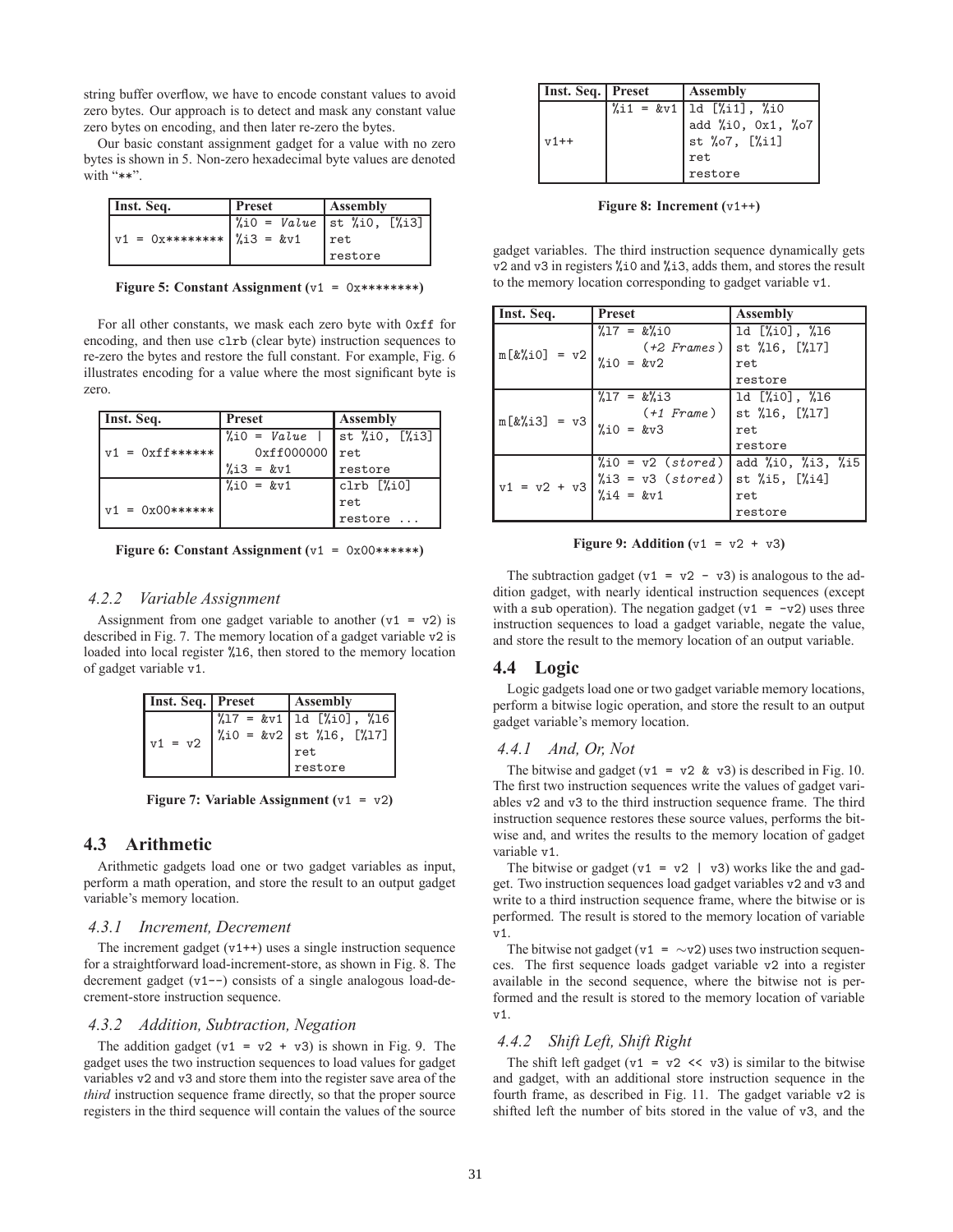| Inst. Seq.       | <b>Preset</b>                                                                                                                                         | <b>Assembly</b>                                    |
|------------------|-------------------------------------------------------------------------------------------------------------------------------------------------------|----------------------------------------------------|
| $m[x\,23] = v2$  | $217 = x213$<br>$(+2$ Frames)<br>$\sqrt[6]{10} = kv2$                                                                                                 | ld [%i0], %16<br>st %16, [%17]<br>ret<br>restore   |
| $m[x\%14] = v3$  | $217 = x214$<br>$(+1$ Frame)<br>$%i0 = kv3$                                                                                                           | ld [%i0], %16<br>st %16, [%17]<br>ret<br>restore   |
| $v1 = v2$ & $v3$ | $\frac{13}{13}$ = v2 (stored) and $\frac{13}{13},\frac{14}{14},\frac{12}{12}$<br>$\sqrt[6]{14} = v3$ (stored)<br>$\sqrt{11} = \&\text{v1} + 1$<br>%i0 | $\mathbf{st}$ %12, $[\%11+\%10]$<br>ret<br>restore |

**Figure 10: And (**v1 = v2 & v3**)**

result is stored in the memory location of gadget variable v1. The shift right gadget ( $v1 = v2 \gg v3$ ) is virtually identical, except performing a srl (shift right) operation in the third instruction sequence.

| Inst. Seq.        | <b>Preset</b>                | <b>Assembly</b>         |
|-------------------|------------------------------|-------------------------|
|                   | $217 = x2i$                  | ld [%i0], %16           |
| $m[x\&i2] = v2$   | $(+2$ Frames)                | st %16, [%17]           |
|                   | $\sqrt[6]{10} = xv2$         | ret                     |
|                   |                              | restore                 |
|                   | $217 = x2.15$                | ld [%i0], %16           |
| $m[x\%i5] = v3$   | $(+1$ Frame)                 | st %16, [%17]           |
|                   | $%i0 = kv3$                  | ret                     |
|                   |                              | restore                 |
|                   | $\frac{9}{12}$ = v2 (stored) | sll %i2,%i5,%17         |
| $%i0 = v2 \lt v3$ | $\sqrt[6]{15}$ = v3 (stored) | and $%16,$ $%17,$ $%10$ |
|                   | $216 = -1$                   | ret                     |
|                   |                              | restore                 |
|                   | $\frac{\%}{3} = v1$          | $st$ %00, $[\%i3]$      |
| $v1 = v2 \le v3$  |                              | ret                     |
|                   |                              | restore                 |

**Figure 11: Shift Left (**v1 = v2 << v3**)**

## **4.5 Control Flow**

Our control flow gadgets permit arbitrary branching to *label* gadgets in a return-oriented program. In contrast to real programs, the control flow of a return-oriented program is entirely determined by the value of the stack pointer. Because the restored %i6 value of an exploit frame always defines the next gadget to run, our "branching" operations perform runtime modifications of the register save area of %i6 in our exploit stack frames.

Unconditional branches are easy to implement. Another exploit frame's saved %i7 register points to a simple ret, restore instruction sequence (our gadget equivalent of a nop instruction). On return, the stored frame pointer indicates the next exploit frame and the return address points to the next instruction sequence.

Conditional branches are more complicated. First, we use instruction sequences to write ahead into the register save area of future exploit frames for values needed later. Next, we use an instruction sequence containing "cmp reg1, reg2", which sets the condition code registers (and determines branching behavior). We then execute an instruction sequence containing a SPARC branch instruction (mirroring the gadget branch type), to conditionally set a memory or register value to either the *taken* or *not taken* exploit frame address. All SPARC branches have a delay slot. Annulled branches have the further property that the delay slot instruction only executes if the branch is taken. We use this property by choosing annulled branch instruction sequences that effectively produce a value of either the taken or not taken exploit frame address. The last frame in the instruction sequence simply restores the value of %i6, and performs a harmless ret, restore, branching to whatever gadget frame was set into %i6 by the previous annulled branch instruction sequence.

We use the terms "T1" and "T2" to refer to two different targets / labels, which are really entry addresses of other gadget stack frames. "T1" corresponds to the *taken* (true) target address and "T2" is the *not taken* (false) address. Our branch labels are nop gadgets, consisting of a simple ret, restore instruction sequence, which can be inserted at any point in between other gadgets in a return-oriented program.

### *4.5.1 Branch Always*

The branch always gadget (jump T1) uses one instruction sequence consisting of a ret, restore, as shown in Fig. 12. The address of a gadget label frame is encoded into the register save area of %i6.

| Inst. Seq.   Preset |                | <b>Assembly</b> |
|---------------------|----------------|-----------------|
| jump                | $%i6 = T1$ ret |                 |
|                     |                | restore         |

**Figure 12: Branch Always (**jump T1**)**

## *4.5.2 Branch Equal; Branch Less Than or Equal; Branch Greater Than*

Our branch equal gadget (if  $(v1 == v2)$ : jump T1, else T2) uses six instruction sequences, as described in Fig. 13. Frames 1 and 2 write v1 and v2 values into the register save area of frame 3 for %i0 and %i2. Frame 3 restores %i0 and %i2, compares the dynamically written-ahead values of v1 and v2, and sets the condition code registers. Frame 4 contains the T2 address in the save area for %i0, and stores the T1 address (minus one) in %l0. The condition codes set in frame 3 determine the outcome of the be (branch equal) instruction in frame 4. If  $v1 == v2$ , then one is added to T1-1 and T1 is stored in %i0, else %i0 remains preset to T2. Frame 5 stores the selected target value of %i0 into frame 6 in the memory location of %i6. After frame 6 restores %i6 and returns, control is "branched" to the set target.

The branch less than or equal gadget (if  $(v1 \le v2)$ : jump T1, else T2) uses six instruction sequences and is essentially identical to the branch equal gadget, except that instruction sequence / frame 4 uses a branch less than or equal SPARC instruction (ble). Similarly, the branch greater than gadget (if (v1 > v2): jump T1, else T2) is virtually identical to the branch equal gadget, except for using a branch greater than SPARC instruction (bg).

## *4.5.3 Branch Not Equal; Branch Less Than; Branch Greater Than or Equal*

Gadgets for the remaining branches are obtained via simple wrappers around the branch gadgets in the previous section. Our branch not equal gadget (if  $(v1 := v2)$ : jump T1, else T2) is equivalent to the branch equal gadget with targets T1 and T2 switched: if (v1 == v2): jump T2, else T1. The branch less than gadget (if (v1 < v2): jump T1, else T2) is equivalent to branch greater than with reordered variables: if  $(v2 > v1)$ : jump T1,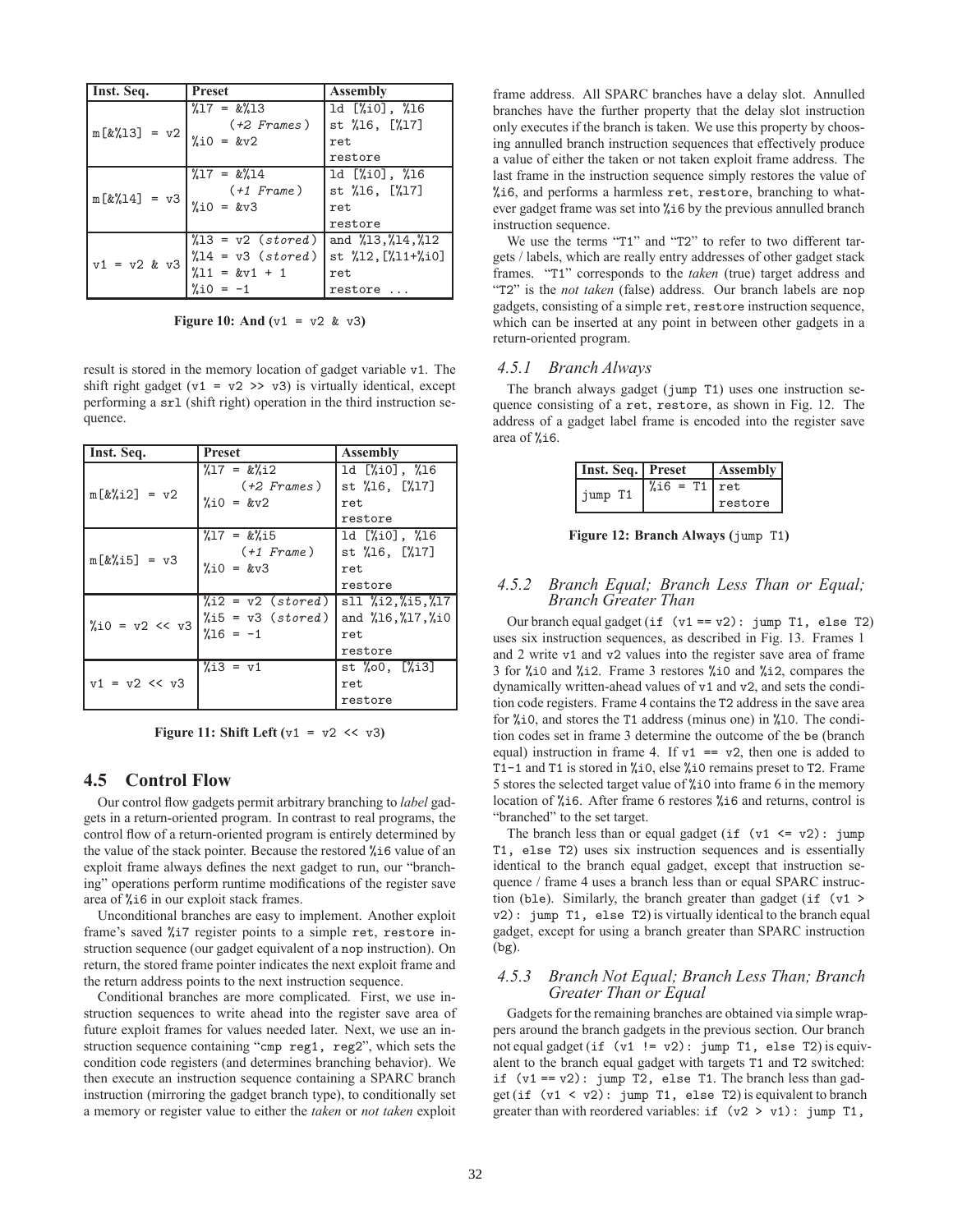| Inst. Seq.             | Preset                                        | <b>Assembly</b> |
|------------------------|-----------------------------------------------|-----------------|
|                        | $217 = x2i0$                                  | ld [%i0], %16   |
| $m[x\%i0] = v1$        | (+2 Frames) $\parallel$                       | st %16, [%17]   |
|                        | $\frac{\%}{\%10} = \&\text{v1}$               | ret             |
|                        |                                               | restore         |
|                        | $217 = x2i$                                   | ld [%i0], %16   |
| $m[x\text{\%}i2] = v2$ | $(+1 \;$ Frame $)$                            | st %16, [%17]   |
|                        | $\sqrt[6]{10} = xv2$                          | ret             |
|                        |                                               | restore         |
|                        | $%i0 = v1 (stored)$                           | cmp %i0, %i2    |
| $(v1 == v2)$           | $\sqrt[6]{12}$ = v2 (stored) ret              |                 |
|                        |                                               | restore         |
|                        | if $(v1 == v2) :   \&i0 = T2$ (NOT_EQ)        | be,a 1 ahead    |
| $\frac{\%}{10} = T1$   | $%10 = T1$ (EQ) - 1   sub $%10,$ $%12,$ $%10$ |                 |
| else:                  | $2 = -1$                                      | ret             |
| $\frac{\%}{10} = T2$   |                                               | restore         |
|                        | $%i3 = \&\%i6$                                | st %00, [%i3]   |
| $m[x\%i6] = \%00$      | $(+1 \; Frame)$                               | ret.            |
|                        |                                               | restore         |
| jump T1 or T2          | $%i6 = T1$ or T2                              | ret             |
|                        | $(\mathit{stored})$                           | restore         |

**Figure 13: Branch Equal (**if (v1 == v2): jump T1, else T2**)**

else T2. The branch greater than or equal gadget (if  $(v1$  >= v2): jump T1, else T2) is equivalent to a similar reordering: if  $(v2 \le v1)$ : jump T1, else T2.

## **4.6 Function Calls**

Virtually all public return-to-libc SPARC exploits already target libc function calls. We provide similar abilities with our function call gadget.

In an ordinary SPARC program, subroutine arguments are placed in registers %o0-5 of the calling stack frame. The save instruction prologue of the subroutine slides the register window, mapping %o0-7 to the %i0-7 input registers. Thus, for our gadget, we have two options: (1) set up %o0-5 and jump into the full function (with the save), or (2) set up %i0-5 and jump to the function *after* the save. Unfortunately, the first approach results in an infinite loop because the initial save instruction will cause the %i7 function call instruction sequence entry point to be restored after the sequence finishes (repeatedly jumping back to the same entry point). Thus, we choose the latter approach, and set up %i0-5 for our gadget.

A related problem is function return type. Solaris libc functions return with either ret, restore (normal) or retl (leaf). Because retl instructions leave %i7 unchanged after a sequence completes, any sequence in our programming model with leaf returns will infinitely loop. Thus, we only permit non-leaf subroutine calls, which still leaves many useful functions including printf(), malloc(), and system().

The last complication arises if a function writes to stack variables or calls other subroutines, which may corrupt our gadget exploit stack frames. To prevent this, when we actually jump program control to the designated function, we move the stack pointer to a pre-designated "safe" call frame in lower stack memory than our gadget variables and frames (*see* Fig. 2). Stack pointer control moves back to the exploit frames upon the function call return.

Our function call gadget ( $r1 = \text{call FUNC}, v1, v2, ...$ ) is described in Fig. 14, and uses from five to ten exploit frames (depending on function arguments) and a pre-designated "safe" stack frame (referenced as safe). The gadget can take up to six function arguments (in the form of gadget variables) and an optional return gadget variable. Note that "LastF" represents the final exploit frame to jump back to, and "LastI" represents the final instruction sequence to execute. The final frame encodes either a nop instruction sequence, or a sequence that stores %o0 (the return value register in SPARC) to a gadget variable memory location.

| <b>Inst.</b> Seq.                                         | <b>Preset</b>                             | <b>Assembly</b> |  |  |  |  |
|-----------------------------------------------------------|-------------------------------------------|-----------------|--|--|--|--|
| $m[x\text{\%i6}] = LastF$                                 | $%i0 = LastF$                             | st %i0, [%i3]   |  |  |  |  |
|                                                           | $\frac{213}{13} = \frac{215}{16}$         | ret             |  |  |  |  |
|                                                           | (safe)                                    | restore         |  |  |  |  |
|                                                           | $%i0 = LastI$                             | st %i0, [%i3]   |  |  |  |  |
| $m[x\&i7] = LastI \&i3 = \&i7$                            |                                           | ret             |  |  |  |  |
|                                                           | (safe)                                    | restore         |  |  |  |  |
| <i>Optional</i> : Up to 6 function arg seq's $(v[1-6])$ . |                                           |                 |  |  |  |  |
|                                                           | $\sqrt[6]{17} = \frac{k}{6} \cdot 10 - 5$ | ld [%i0], %16   |  |  |  |  |
| $m[x\%i_]=v_$                                             | (safe)                                    | st %16, [%17]   |  |  |  |  |
|                                                           | $%10 = kv[1-6]$                           | ret             |  |  |  |  |
|                                                           |                                           | restore         |  |  |  |  |
| Previous frame $\frac{6}{17}$ set to &FUNC - 4.           |                                           |                 |  |  |  |  |
| call FUNC                                                 |                                           | ret             |  |  |  |  |
|                                                           |                                           | restore         |  |  |  |  |
| Opt. 1- Last Seq.: No return value. Just nop.             |                                           |                 |  |  |  |  |
| nop                                                       |                                           | ret             |  |  |  |  |
|                                                           |                                           | restore         |  |  |  |  |
| Opt. 2 - Last Seq.: Return value %00 stored to r1         |                                           |                 |  |  |  |  |
|                                                           | $%i3 = kr1$                               | st %00, [%i3]   |  |  |  |  |
| $r1$ = RETURN VAL                                         |                                           | ret             |  |  |  |  |
|                                                           |                                           | restore         |  |  |  |  |

**Figure 14: Function Calls (**call FUNC**)**

## **4.7 System Calls**

On SPARC, Solaris system calls are invoked by trapping to the kernel using a trap instruction (like "trap always", ta) with the value of 0x8 for 32-bit binaries on a 64-bit CPU (which comports with our test environment). Setup for a trap entails loading the system call number into global register  $\frac{1}{2}$  and placing up to six arguments in output registers %o0-5.

Our system call gadget (syscall NUM,  $v1, v2, \ldots$ ) uses three to nine instruction sequences (depending on the number of arguments) and is described in Fig. 15. The first instruction sequence loads the value of a gadget variable num (containing the desired system call number) and stores it into the last (trap) frame  $\frac{1}{2}$  i 0 save area. Up to six more instruction sequences can load gadget variable values v1-6 that store to the register save area %i0-5 of the next-to-last frame, which will be available in the final (trap) frame as registers %o0-5 after the register slide. The final frame calls the ta 8 SPARC instruction and traps to the kernel for the system call.

# **5. GADGET EXPLOIT FRAMEWORK**

The SPARC gadget catalog provides sufficient tools for an attacker to hand-code a custom return-oriented program exploit for a vulnerable SPARC application. However, to demonstrate the fundamental power of return-oriented programming on SPARC and the extensibility of our gadget collection, we further implement a C gadget API as well as a compiler with a dedicated exploit programming language. Using either the gadget API or dedicated exploit language, an attacker can craft new exploits using any number of our SPARC gadgets in mere minutes.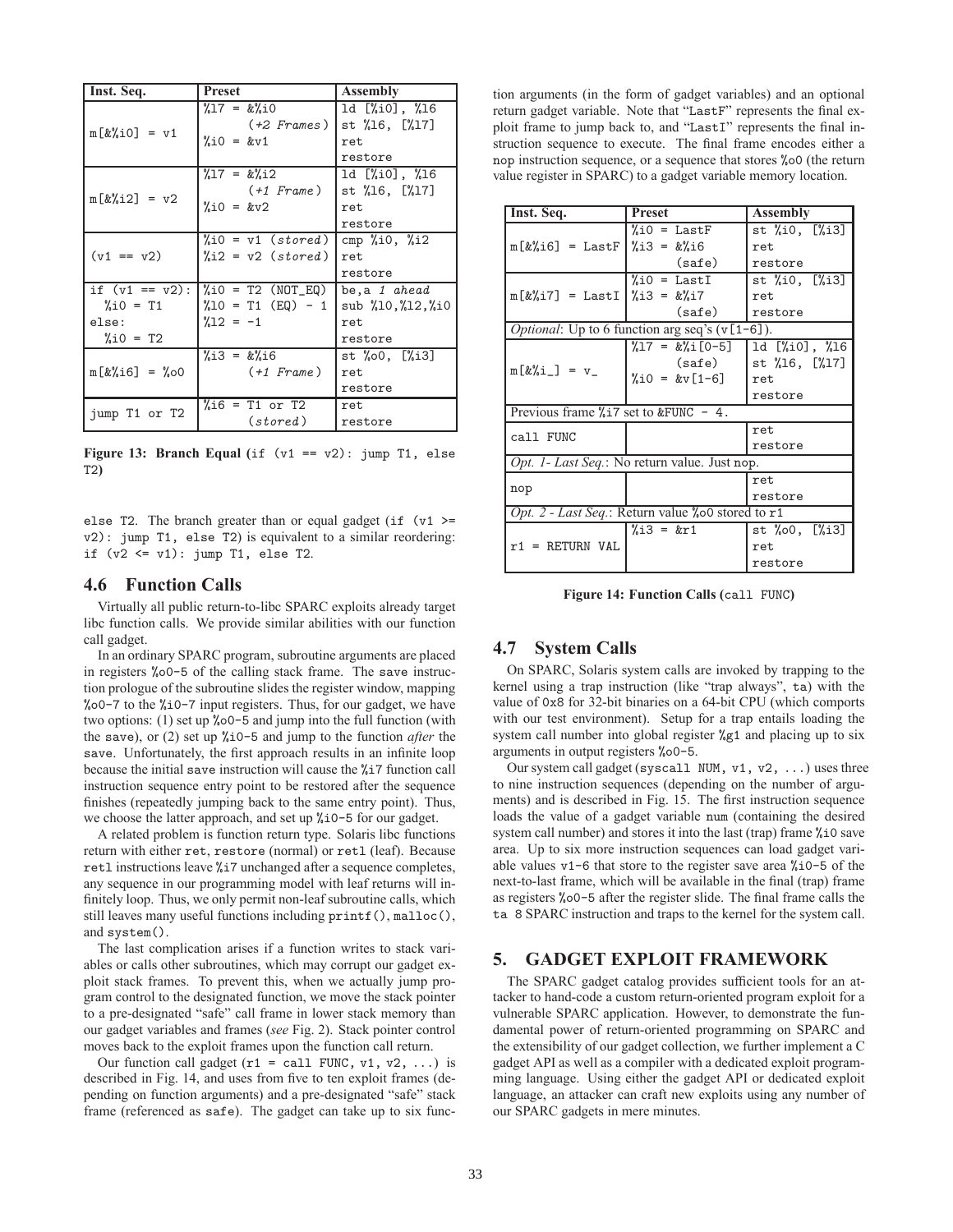| Inst. Seq.                                                   | <b>Preset</b>                                     | <b>Assembly</b>               |  |  |  |
|--------------------------------------------------------------|---------------------------------------------------|-------------------------------|--|--|--|
| Write system call number to %10 of trap frame.               |                                                   |                               |  |  |  |
| $m[x\%i0] = num$                                             | $217 = x2i0$                                      | ld [%i0], %16                 |  |  |  |
|                                                              |                                                   | $(true)$   st $%16$ , $%17$ ] |  |  |  |
|                                                              | $%i0 =$ $knum$                                    | ret                           |  |  |  |
|                                                              |                                                   | restore                       |  |  |  |
| <i>Optional</i> : Up to 6 system call arg seq's $(v[1-6])$ . |                                                   |                               |  |  |  |
| $m \left[ \&\% i \right] = v$                                | $217 = x2 \text{ if } 0-5$                        | ld [%i0], %16                 |  |  |  |
|                                                              | (arg frame)                                       | st %16, [%17]                 |  |  |  |
|                                                              | $%i0 = kv[1-6]$                                   | ret                           |  |  |  |
|                                                              |                                                   | restore                       |  |  |  |
|                                                              | Arg Frame: Trap arguments stored in %i [0-5]      |                               |  |  |  |
| nop                                                          |                                                   | ret                           |  |  |  |
|                                                              |                                                   | restore                       |  |  |  |
|                                                              | Trap Frame: Invoke system call with number stored |                               |  |  |  |
| in $%i0$ with $%0[0-5]$ as arguments.                        |                                                   |                               |  |  |  |
|                                                              | $%i0 = num$                                       | mov %i0, %g1                  |  |  |  |
|                                                              | (stored)                                          | ta %icc, % $g0+8$             |  |  |  |
| trap num                                                     | $\%$ 00 = v1                                      | bcc,a,pt %icc,                |  |  |  |
|                                                              | $\%o1 = v2$                                       | 4 Ahead                       |  |  |  |
|                                                              | $\%o2 = v3$                                       | $sra \; %00,0,\%i0$           |  |  |  |
|                                                              | $\%$ 03 = v4                                      | restore                       |  |  |  |
|                                                              | $\%o4 = v5$                                       | %00,0,%00                     |  |  |  |
|                                                              | $\%$ 05 = v6                                      | ba __cerror                   |  |  |  |
|                                                              |                                                   | nop                           |  |  |  |
|                                                              |                                                   | ret                           |  |  |  |
|                                                              |                                                   | restore                       |  |  |  |

**Figure 15: System Calls (**syscall NUM**)**

## **5.1 Gadget API**

Our SPARC gadget application programming interface allows a C programmer to develop an exploit consisting of fake exploit stack frames for gadgets, gadget variables, gadget branch labels, and assemble the entire exploit payload using a well-defined (and fully documented) interface. With the API, an attacker only need define four setup parameters, call an initialization function, then insert as many gadget variables, labels and operations as desired (using our gadget functions), call an epilogue exploit payload "packing" function, and exec() the vulnerable application to run a custom returnoriented exploit. The API takes care of all other details, including verifying and adjusting the final exploit payload to guarantee that no zero-bytes are present in the string buffer overflow.

For example, an attacker wishing to invoke a direct system call to execve looking something like:

execve("/bin/sh", {"/bin/sh",NULL}, NULL)

could use 13 gadget API functions to create an exploit:

```
/* Gadget variable declarations */
g_{var_t} *num = g_{circle_{var}}(kprox, "num");g_{\text{var}_t} *arg0a = g_{\text{cancel}} = g_{\text{square}} / k \text{arg}(a);
g_{var_t} *arg0b = g_{circle_{var}}(kprog, "arg0b");
g_var_t *arg0Ptr = g_create_var(&prog, "arg0Ptr");
g_{var_t} *arg1Ptr = g_{center} var(&prog, "arg1Ptr");
g_{var_t} *argvPtr = g_{center} var(kprog, "argvPtr");/* Gadget variable assignments (SYS_execve = 59)*/
g_assign_const(&prog, num, 59);
g_assign_const(&prog, arg0a, strToBytes("/bin"));
g_assign_const(&prog, arg0b, strToBytes("/sh"));
g_assign_addr( &prog, arg0Ptr, arg0a);
```
g\_assign\_const(&prog, arg1Ptr, 0x0); /\* Null \*/ g\_assign\_addr( &prog, argvPtr, arg0Ptr);

```
/* Trap to execve */
```
g\_syscall(&prog, num, arg0Ptr, argvPtr, arg1Ptr, NULL, NULL, NULL);

The API functions create an array of two pointers to "/bin/sh" and NULL and call execve with the necessary arguments. Note that the NULLs in g\_syscall function mean optional gadget variable arguments are unused. The "prog" data structure is an internal abstraction of the exploit program passed to all API functions. The standard API packing prologue and epilogue functions (not shown) translate the prog data structure into a string buffer-overflow payload and invoke a vulnerable application with the exploit payload. The resulting exploit wrapper (./exploit) executes with the expected result:

sparc@sparc # ./exploit \$

This return-oriented program uses seven SPARC gadgets with 20 total instruction sequences, comprising 1,280 bytes for the buffer exploit frame payload (plus 336 bytes for the initial overflow control hijack).

## **5.2 Instruction Sequence Address Lookup**

Our initial research relied on manual lookup for each instruction sequence entry point address. Our API now integrates dynamic instruction sequence address lookup make targets to replace hardcoded addresses in API source files with addresses specific to a targeted Solaris machine.

Our make rules take byte sequences that uniquely identify instruction sequences, disassemble a live target Solaris libc, match symbols to instruction sequences, and look up libc runtime addresses for each instruction sequence symbol. Thus, even if instruction sequence addresses vary in a target libc from our original version, our dynamic address lookup rules can find suitable replacements (with a single make command), provided the actual instruction *bytes* are available *anywhere* in a given target library at runtime.

## **5.3 Gadget Exploit Language and Compiler**

The last piece of our exploit framework is a source-to-source translating compiler. Our goals are twofold: (1) make the process of creating different exploit payloads for arbitrary vulnerabilities as easy as possible, and (2) provide the expressive power of a highlevel language like C for return-oriented programs on SPARC. To accomplish these goals, we implement a compiler in Java using the CUP [7] and JFlex [9] compiler generation tools.

At a high level, our compiler treats the gadget insertion functions in our C API as an "assembly language", and implements a subset of the C language (our *exploit language*) on top of it. The exploit language implements C constructs such as variables, loops, pointers, function calls, and arithmetic operations. The compiler translates the exploit language into actual C source code, inserting functions from the gadget API, which can then be compiled into an exploit wrapper executable (equivalent to one coded against the C API directly).

For example, if an attacker wished to compose the same execve system call exploit from Section 5.1, the following exploit language code produces functionally equivalent C source code:

```
var arg0 = "/bin/sh";
var arg0Ptr = karg0;
```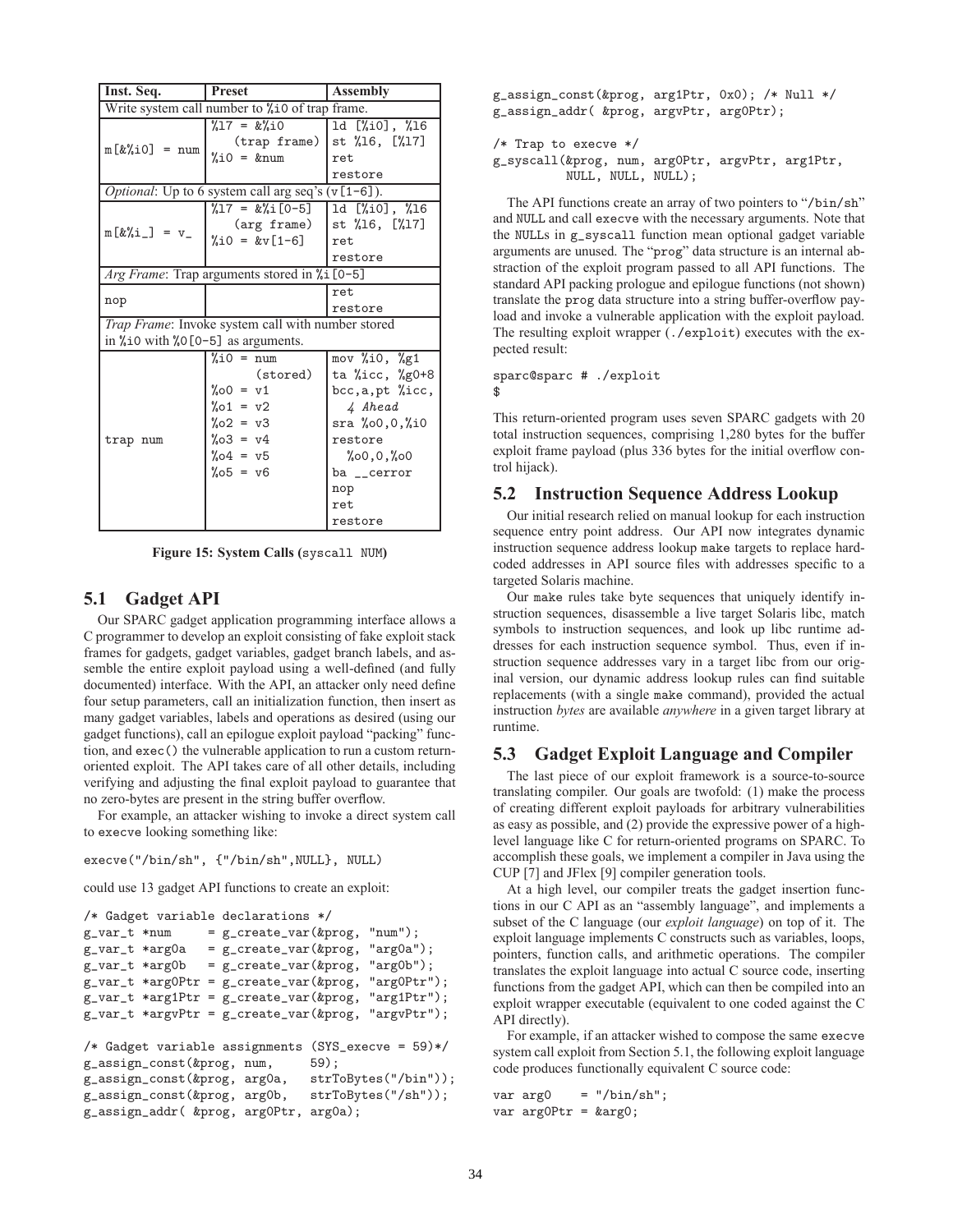var  $arg1Ptr = 0$ ;

trap(59, &arg0, &(arg0Ptr), NULL);

Our compiler implements the majority of the basic arithmetic, logical, pointer, and control-flow constructs in the C language. We have left out certain features of C such as user-defined functions, structures, arrays, and floating-point operations. However, these omissions are merely due to our time constraints, and we do not foresee any obstacles preventing their addition in the future.

# **6. EXAMPLE EXPLOIT PROGRAM**

Beyond the simple execve system call examples in Section 5, we provide a detailed description of a more complex return-oriented exploit program. Substantially more complicated example programs are provided in the Appendix.

# **6.1 Vulnerable Application**

Our target application (shown in Fig. 16) is a simple C program with an obvious buffer overflow vulnerability, which we compile with SPARC non-executable stack protection enabled. As discussed in Section 2.4, if we overflow foo() into the stack frame for main(), when main() returns the register save area for  $\frac{\pi}{6}$ will determine the next stack frame, and %i7 will determine the next instruction to execute.

```
void foo(char *str) {
    char buf[256];
    strcpy(buf, str);
}
int main(int argc, char **argv) {
    foo(argv[1]);
}
```

```
Figure 16: Vulnerable Application
```
# **6.2 Exploit**

We create a return-oriented program exploit by selecting SPARC gadgets and encoding them into a buffer overflow payload consisting of "fake" exploit stack frames. We then exec() a vulnerable application with our exploit payload.

## *6.2.1 Return-Oriented Program*

We create a return-oriented "program" by combining gadgets using our exploit language, as shown in Fig. 17. Note that all gadget variables are four bytes (and contiguous in order of declaration). The compiler can parse the following exploit language code, generate intermediate variables, and break down longer strings into fourbyte chunks for use as gadget variables.

#### *6.2.2 Exploit Payload*

The exploit code is translated (by the compiler and API) into a series of gadget variables, labels, and operations in a C exploit program ("exploit.c"). The exploit program encodes the instruction sequences of each gadget as a series of fake exploit stack frames in a string buffer. For gadget variable memory locations, we predesignate sufficient stack address space below the first gadget exploit frame. The "safe" call stack frame is placed below (in lower memory than) the gadget variables. We pack the stack frame payload by encoding the %i6 and %i7 values for an instruction sequence in the *previous* exploit frame, so that the stack pointer and

```
printf(&("Shell countdown:\n"));
var v1 = 10;
while (v1 > 0) {
    printf(&("%d "), --v1);
}
```
 $print({\&(^{\shortparallel}}\backslash n^{\shortparallel}))$ ; system(&("/bin/sh"));

#### **Figure 17: Gadget Exploit Code**

program counter correspond to the correct register state (restored from the stack). The memory layout of the safe call stack frame, gadget variable area, and exploit frame collection is shown in Fig. 2 on page .

We assemble the exploit payload into an  $\arg v[1]$  payload and an envp[0] payload, each of which is confirmed to have no zero bytes. The argv[1] payload overflows the %i6 and %i7 save areas in main() of the vulnerable application to direct control to gadget exploit stack frame collection in envp[0]. Although we use the split payload approach common for proof-of-concept exploits [11, 8], our techniques equally apply to packing the entire exploit in a single string buffer. For efficiency, we pack each exploit stack frame into 64 bytes, just providing enough room for the save area for the 16 local and input registers.

The C exploit wrapper program passes the exploit argv and envp string arrays to the vulnerable application via an exec(). Our example uses 33 gadgets (note that hidden additional gadgets and variables are generated by the compiler) for 88 exploit stack frames total, and the entire exploit payload is 5,572 bytes (with an extra 336 bytes for the initial overflow).

# **6.3 Results**

Our exploit wrapper program ("exploit") spawns the vulnerable application with our packed exploit payload, overflows the vulnerable buffer in foo() and takes control. The command line output from injecting our return-oriented program into the vuln application is shown in Fig. 18.

sparc@sparc # ./exploit Shell countdown: 9 8 7 6 5 4 3 2 1 0 \$

#### **Figure 18: Exec'ing** vuln **With Exploit Payload**

Our first version of the payload took over 12 hours to craft by hand (manually researching addresses and packing frames). After finishing our exploit development framework, we were able to create the same exploit (testing and all) in about 15 minutes using the compiler and API.

# **7. OTHER DEFENSES ON SPARC**

Although there are certain defenses to our approach (like any buffer overflow exploit), none appear to pose an insurmountable obstacle to return-oriented exploits on W⊕X-protected SPARC systems.

## **7.1 Stack-Smashing Protection**

Traditional stack-smashing protection, in a line of work starting with StackGuard [3] and including ProPolice [5], StackShield [29],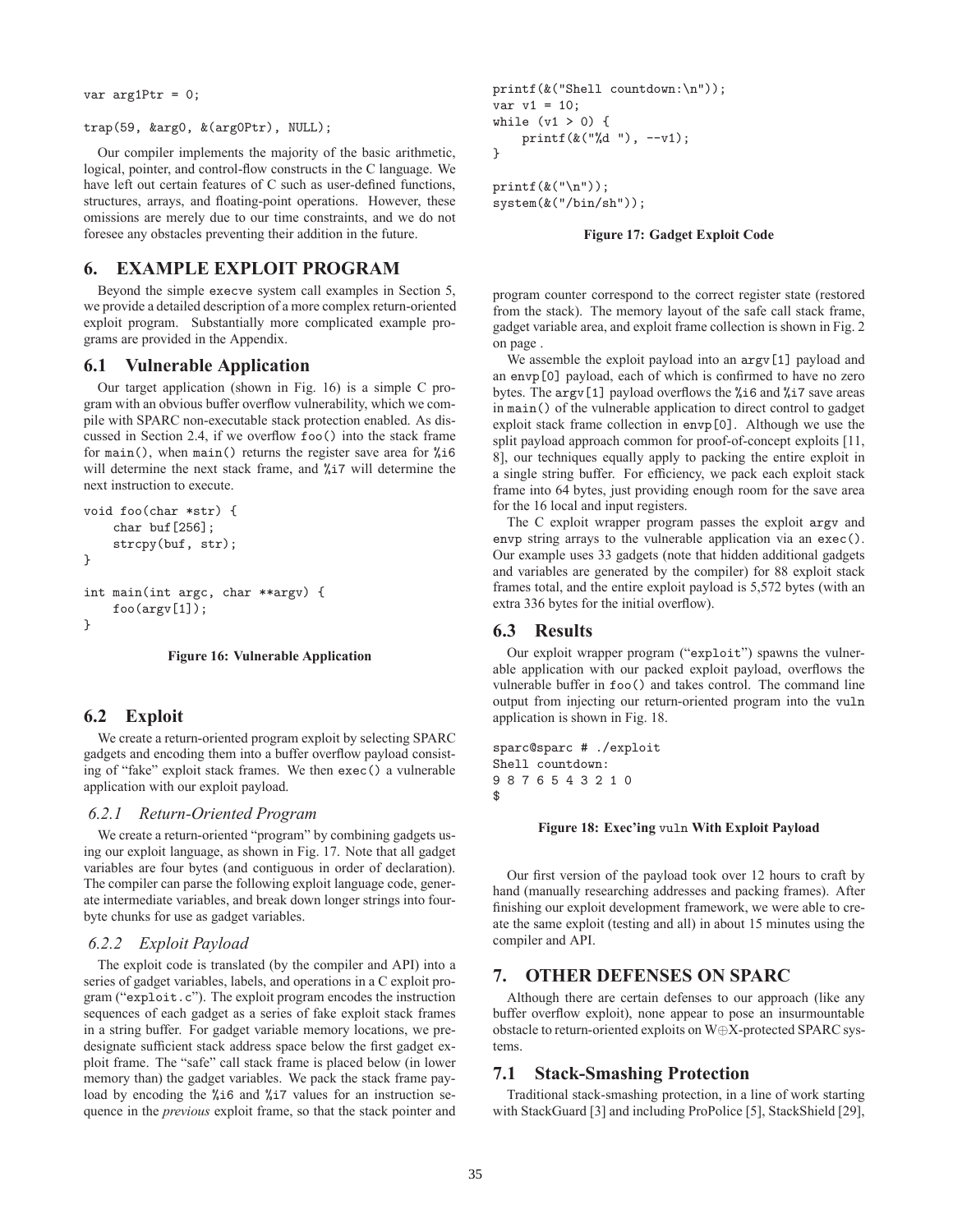and the Microsoft C compiler's "/GS" flag [12], provides a defense orthogonal to W⊕X: preventing subversion of a program's control flow with typical buffer overflows on the stack. Although these defenses do limit many buffer overflow exploits, there are known circumvention methods [1].

ProPolice is implemented for SPARC by both Solaris [2] and OpenBSD [19]. Moreover, on SPARC, restoring a register window from the stack requires a kernel trap, giving an opportunity for SPARC-specific defensive measures. A notable example is Stack-Ghost [6], which implements extra kernel-level stack return address checks on OpenBSD 2.8 for SPARC (although there is no Solaris analogue). With these defenses in place, we would have to introduce our return-oriented payload by some other means than stack overflow: heap corruption, format string vulnerability, etc.

## **7.2 Address-Space Randomization**

Address-space layout randomization (ASLR) is another orthogonal defense. Typical implementations, such as PaX ASLR for Linux [22], randomize the base address of each segment in a program's address space, making it difficult to determine the addresses in libc and elsewhere on which return-into-libc attacks rely. Linux implements ASLR on SPARC, but Solaris does not. Derandomization and other techniques for bypassing ASLR [24, 4, 14] may be applicable on the SPARC generally and to return-oriented programming on SPARC specifically.

#### **8. CONCLUSION AND FUTURE WORK**

The history of software security is littered with vulnerabilities deemed too hard to exploit and defenses too difficult to bypass only to become staple crops as they were internalized. "What can you do with a one byte overflow after all?" and "Safe unlinking makes it almost impossible to exploit heap corruptions" exemplify such refrains. We submit that return-oriented programming is poised to turn this corner.

Building on Shacham's original demonstration on Linux / x86, we have shown that the return-oriented programming problem extends to Solaris / SPARC and we argue that it portends a universal issue. Moreover, we have demonstrated that return-oriented exploits are practical to write, as the complexity of gadget combination is abstracted behind a programming language and compiler. Finally, we argue that this approach provides a simple bypass for the vast majority of exploitation mitigations in use today.

To wit, since a return-oriented exploit relies on *existing* code and not injected instructions, it is resilient against code integrity defenses. It is thus undetectable to code signing techniques such as Tripwire, Authenticode, Intel's Trusted Execution Technology, or any "Trusted Computing" technology using cryptographic attestation. It will similarly circumvent approaches that prevent control flow diversion outside legitimate regions (such as  $W \oplus X$ ) and most malicious code scanning techniques (such as anti-virus scanners).

Where then does this leave the defender? Clearly, eliminating vulnerabilities permitting control flow manipulation remains a high priority — as it has for twenty years. Beyond this, there are three obvious design strategies for addressing the problem. First, we can explore hardware and software support for further constraining control flow. For example, dynamic taint checking systems can prevent the transfer of control through stack cells computed from an input [15]. Similarly, we can investigate hardware support for constraining control transfers between functions. A second approach is to address the power of the return-oriented approach itself. We speculate that perhaps function epilogues can be sufficiently constrained to foreclose a Turing-complete set of gadgets. Finally, if these approaches fail, we may be forced to abandon the convenient model that code is statically either good or bad, and instead focus on dynamically distinguishing whether a particular execution stream exhibits good or bad behavior.

## **9. ACKNOWLEDGMENTS**

We would like to thank Rick Ord for his helpful discussions regarding SPARC internals and detailed comments on our manuscript, Bill Young for providing us with a dedicated SPARC workstation on short notice and for a long period of time and the anonymous reviewers for their insightful feedback.

This work was made possible by the National Science Foundation grant NSF-0433668. Any opinions, findings, and conclusions or recommendations expressed in this material are those of the authors or originators and do not necessarily reflect the views of the National Science Foundation.

# **10. REFERENCES**

- [1] Bulba and Kil3r. Bypassing StackGuard and StackShield. *Phrack Magazine*, 56(5), May. 2000. http://www.phrack.org/archives/56/p56-0x05.
- [2] J. Cartwright. Protecting Solaris with ProPolice/SSP. May. 2003. http://www.grok.org.uk/docs/ssp.html.
- [3] C. Cowan, C. Pu, D. Maier, J. Walpole, P. Bakke, S. Beattie, A. Grier, P. Wagle, Q. Zhang, and H. Hinton. StackGuard: Automatic adaptive detection and prevention of buffer-overflow attacks. In *Proc. 7th USENIX Security Conference*, pages 63–78, San Antonio, Texas, Jan. 1998.
- [4] T. Durden. Bypassing PaX ASLR protection. *Phrack Magazine*, 59(9), June 2002. http://www.phrack.org/archives/59/p59-0x09.txt.
- [5] H. Etoh. GCC extension for protecting applications from stack-smashing attacks.
- http://www.trl.ibm.com/projects/security/ssp/. [6] M. Frantzen and M. Shuey. StackGhost: Hardware facilitated stack protection. In *SSYM'01: Proceedings of the 10th conference on USENIX Security Symposium*, pages 5–5,
- Berkeley, CA, USA, 2001. USENIX Association. [7] S. Hudson. JFlex - the fast scanner generator for Java. http://www2.cs.tum.edu/projects/cup/.
- [8] M. Ivaldi. Re: Older SPARC return-into-libc exploits. *Penetration Testing*, Aug. 2007.
- [9] G. Klein. CUP LALR parser generator for Java. http://jflex.de/.
- [10] S. Krahmer. x86-64 buffer overflow exploits and the borrowed code chunks exploitation technique. Sept. 2005. http://www.suse.de/~krahmer/no-nx.pdf.
- [11] J. McDonald. Defeating Solaris/SPARC non-executable stack protection. *Bugtraq*, Mar. 1999.
- [12] Microsoft. /GS (buffer security check).
- [13] Microsoft, KB 875352: A detailed description of the Data Execution Prevention (DEP) feature in Windows XP Service Pack 2, Windows XP Tablet PC Edition 2005, and Windows Server 2003, Sept. 2006. Online: http://support.microsoft.com/KB/875352.
- [14] Nergal. The advanced return-into-lib(c) exploits: PaX case study. *Phrack Magazine*, 58(4), Dec. 2001. http://www.phrack.org/archives/58/p58-0x04.
- [15] J. Newsome and D. X. Song. Dynamic taint analysis for automatic detection, analysis, and signature generation of exploits on commodity software. In *NDSS*. The Internet Society, 2005.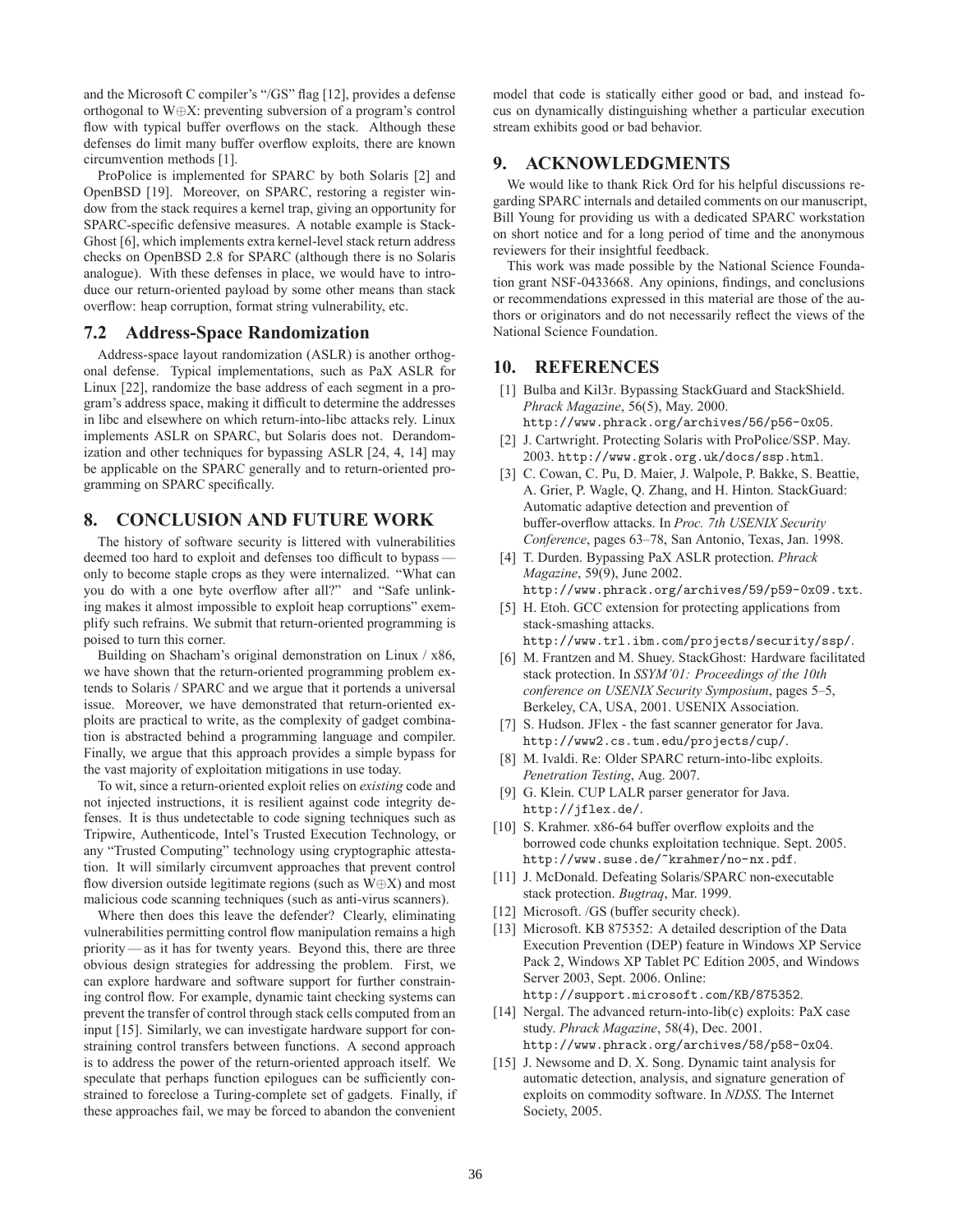- [16] A. Noordergraaf and KeithWatson. Solaris<sup>TM</sup> operating environment security. Jan. 2000.
- [17] OpenBSD Foundation. OpenBSD 3.3 release. May 2003. http://www.openbsd.org/33.html.
- [18] OpenBSD Foundation. OpenBSD 3.4 release. Nov. 2003. http://www.openbsd.org/34.html.
- [19] OpenBSD Foundation. OpenBSD 3.5 release. May. 2004. http://www.openbsd.org/35.html.
- [20] R. P. Paul. *SPARC Architecture, Assembly Language Programming, and C*. Prentice Hall PTR, Upper Saddle River, NJ, USA, 1999.
- [21] PaX Team. Homepage of the PaX Team. http://pax.grsecurity.net/.
- [22] PaX Team. PaX address space layout randomization. http://pax.grsecurity.net/docs/aslr.txt.
- [23] H. Shacham. The geometry of innocent flesh on the bone: Return-into-libc without function calls (on the x86). In *Proceedings of CCS 2007*, pages 552–61. ACM Press, Oct. 2007.
- [24] H. Shacham, M. Page, B. Pfaff, E.-J. Goh, N. Modadugu, and D. Boneh. On the effectiveness of address-space randomization. In *CCS '04: Proceedings of the 11th ACM conference on Computer and communications security*, pages 298–307, New York, NY, USA, 2004. ACM.
- [25] Solar Designer. Linux kernel patch from the Openwall project. http://www.openwall.com/linux.
- [26] Solar Designer. Getting around non-executable stack (and fix). *Bugtraq*, Aug. 1997.
- [27] SPARC Int'l, Inc. *The SPARC Architecture Manual (Version 9)*. Prentice-Hall, Inc., Englewood Cliffs, NJ, USA, 1994.
- [28] SPARC Int'l, Inc. *System V Application Binary Interface, SPARC Processor Supplement*. 1996.
- [29] Vendicator. Stack Shield: A "stack smashing" technique protection tool for linux. http://www.angelfire.com/sk/stackshield/.

# **APPENDIX**

Our compiler and exploit framework provide an abstraction that is just a little bit shy of the C language in terms of expressiveness. To better illustrate the capabilities of our exploit language, we provide two reasonably complex return-oriented programs, which use dynamic memory allocation, multiply-nested loops, and pointer arithmetic. While both exploit payloads are arguably too large for use in the wild, these programs demonstrate our ability to quickly create flexible, powerful, and complex exploit program payloads with the exploit framework.

# **A. MATRIX ADDITION**

Fig. 19 shows an exploit language program ("MatrixAddition.rc") that allocates two 4x4 matrices, fills them with random values 0- 511, and performs matrix addition. Our compiler produces a C language file ("MatrixAddition.c"), that when compiled to ("MatrixAddition"), exec()'s the vulnerable application from Fig. 16 with the program exploit payload. The exploit program prints out the two matrices and their sum, as shown in Fig. 20. The exploit payload for the matrix program is 24 kilobytes, using 31 gadget variables, 145 gadgets, and 376 instruction sequences (including compiler-added variables and gadgets).

```
var n = 4; \frac{1}{4} // 4x4 matrices
var* mem, p1, p2; // Pointers
var matrix, row, col;
srandom(time(0)); // Seed random()
mem = malloc(128); // 2 4x4 matrices
p1 = mem;for (matrix = 1; matrix \leq 2; +\text{matrix}) {
   printf(&("\nMatrix %d:\n\t"), matrix);
   for (row = 0; row < n; ++row) {
       for (col = 0; col < n; ++col) {
            // Init. to small random values
            *pi = random() & 511;printf(&("%4d "), *p1);
           p1 = p1 + 4; // p1++}
       print({\&("\n\h\t")});
   }
}
```

```
// Print the sum of the matrices
print(k("\mathtt{1} + Matrix 2:\n[t]);
p1 = mem;p2 = mem + 64;for (row = 0; row < n; ++row) {
    for (col = 0; col < n; ++col) {
        // Print the sum
        printf(&("%4d "), *p1 + *p2);
        p1 = p1 + 4; // p1++p2 = p2 + 4; // p2++}
    print({\&(^{\shortparallel}\n}\n\backslash t^{\shortparallel}));
}
```
free(mem);  $//$  Free memory

#### **Figure 19: Matrix Addition Exploit Code**

sparc@sparc # ./MatrixAddition

| Matrix 1:            |     |         |       |     |  |  |
|----------------------|-----|---------|-------|-----|--|--|
|                      | 493 | 98      | 299   | 94  |  |  |
|                      | 31  | 481     | 502   | 427 |  |  |
|                      | 95  | 238     | 299   | 219 |  |  |
|                      | 369 | 16      | 447   | 47  |  |  |
| Matrix 2:            |     |         |       |     |  |  |
|                      | 27  | 202     | 136   | 38  |  |  |
|                      | 312 | 129     | 162   | 420 |  |  |
|                      |     | 223 201 | - 345 | 107 |  |  |
|                      | 6   | 27      | -76   | 499 |  |  |
|                      |     |         |       |     |  |  |
| Matrix 1 + Matrix 2: |     |         |       |     |  |  |
|                      | 520 | 300     | 435   | 132 |  |  |
|                      | 343 | 610     | 664   | 847 |  |  |
|                      | 318 | 439     | 644   | 326 |  |  |
|                      | 375 | - 43    | 523   | 546 |  |  |

**Figure 20: Matrix Addition Output**